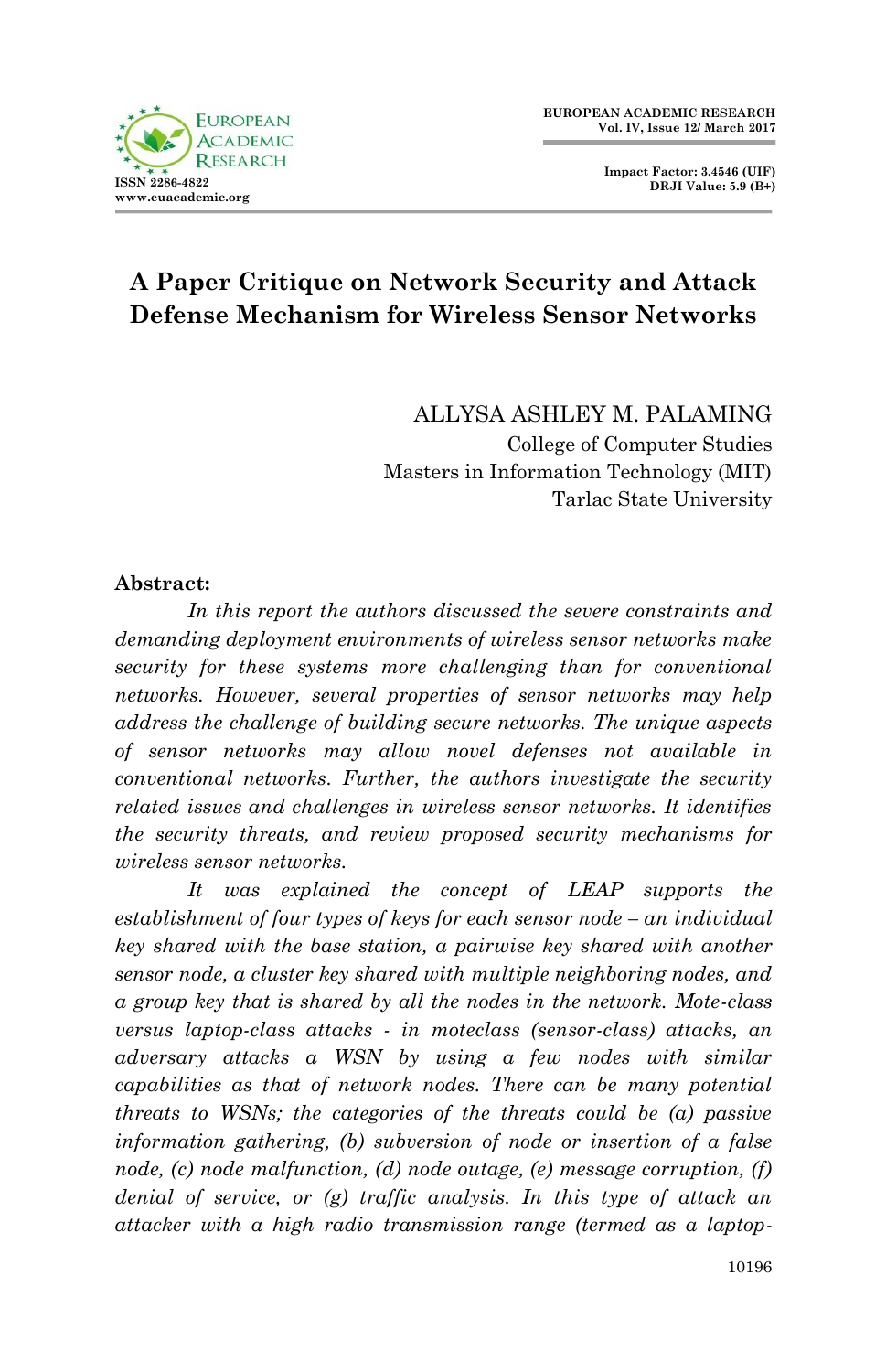Allysa Ashley M. Palaming*-* **A Paper Critique on Network Security and Attack Defense Mechanism for Wireless Sensor Networks**

*class attacker) and processing power sends HELLO packets to a number of sensor nodes which are dispersed in a large area within a WSN. Wireless sensor network (WSN) is a heterogeneous system combining thousands to millions of tiny, inexpensive sensor nodes with several distinguishing characteristics.*

*Security is becoming a major concern for energy constrained wireless sensor network because of the broad security-critical applications of WSNs. Thus, security in WSNs has attracted a lot of attention in the recent years. The salient features of WSNs make it very challenging to design strong security protocols while still maintaining low overheads. In this paper, we have introduced some security issues, threats, and attacks in WSNs and some of the solutions. Network security for WSNs is still a very fruitful research direction to be further explored.*

**Key words**: network security, attack, network management, wireless sensor, network

# **I. INTRODUCTION**

In this report the authors discussed the severe constraints and demanding deployment environments of wireless sensor networks make security for these systems more challenging than for conventional networks. However, several properties of sensor networks may help address the challenge of building secure networks. The unique aspects of sensor networks may allow novel defenses not available in conventional networks.

Further, the authors investigate the security related issues and challenges in wireless sensor networks. It identifies the security threats, and review proposed security mechanisms for wireless sensor networks.

### **II. REVIEW AND ANALYSIS**

Wireless sensor network (WSN) is a heterogeneous system combining thousands to millions of tiny, inexpensive sensor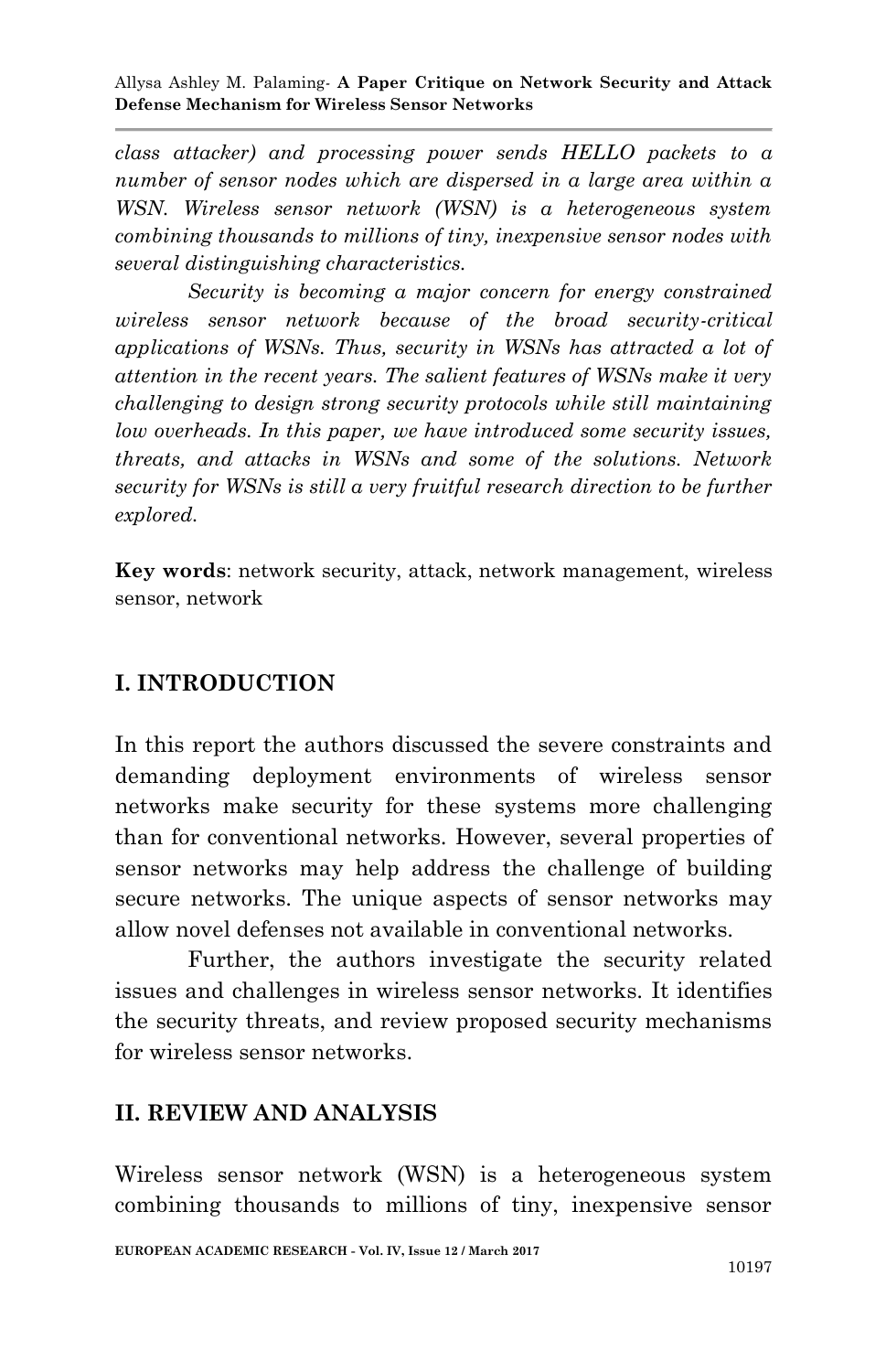nodes with several distinguishing characteristics. It has very low processing power and radio ranges, permitting very low energy consumption in the sensor nodes, and performing limited and specific sensing and monitoring functions designing security protocols is a challenging task for a WSN because of the following unique characteristics:

1. Wireless channels are open to everyone and has a radio interface configured at the same frequency band. Most protocols for WSNs do not consider necessary security mechanisms at their design stage. Attackers can easily launch attacks by exploiting security holes in those protocols.

2. The constrained resources in sensor nodes make it very difficult to implement strong security algorithms on a sensor platform due to their complexity.

3. A stronger security protocol costs more resources in sensor nodes, which can lead to the performance degradation of applications.

4. A WSN is usually deployed in hostile areas without any fixed infrastructure. It is difficult to perform continuous surveillance after network deployment.

Therefore, it may face various potential attacks. In this paper, the authors discussed the most common security services for WSNs. The paper was structured as follows. Then it focuses on the critical security issues in WSN. After that, it explores various threats and attacks compromising the availability of network services. Finally, it reviews the related works and proposed schemes concerning security in WSN. The security issues in WSN of a wireless sensor network can be classified as follows:

A. Data Confidentiality in networking is most challenging task in network security. The major problem is that radio spectrum is an open resource and can be used by anyone equipped with proper radio transceivers.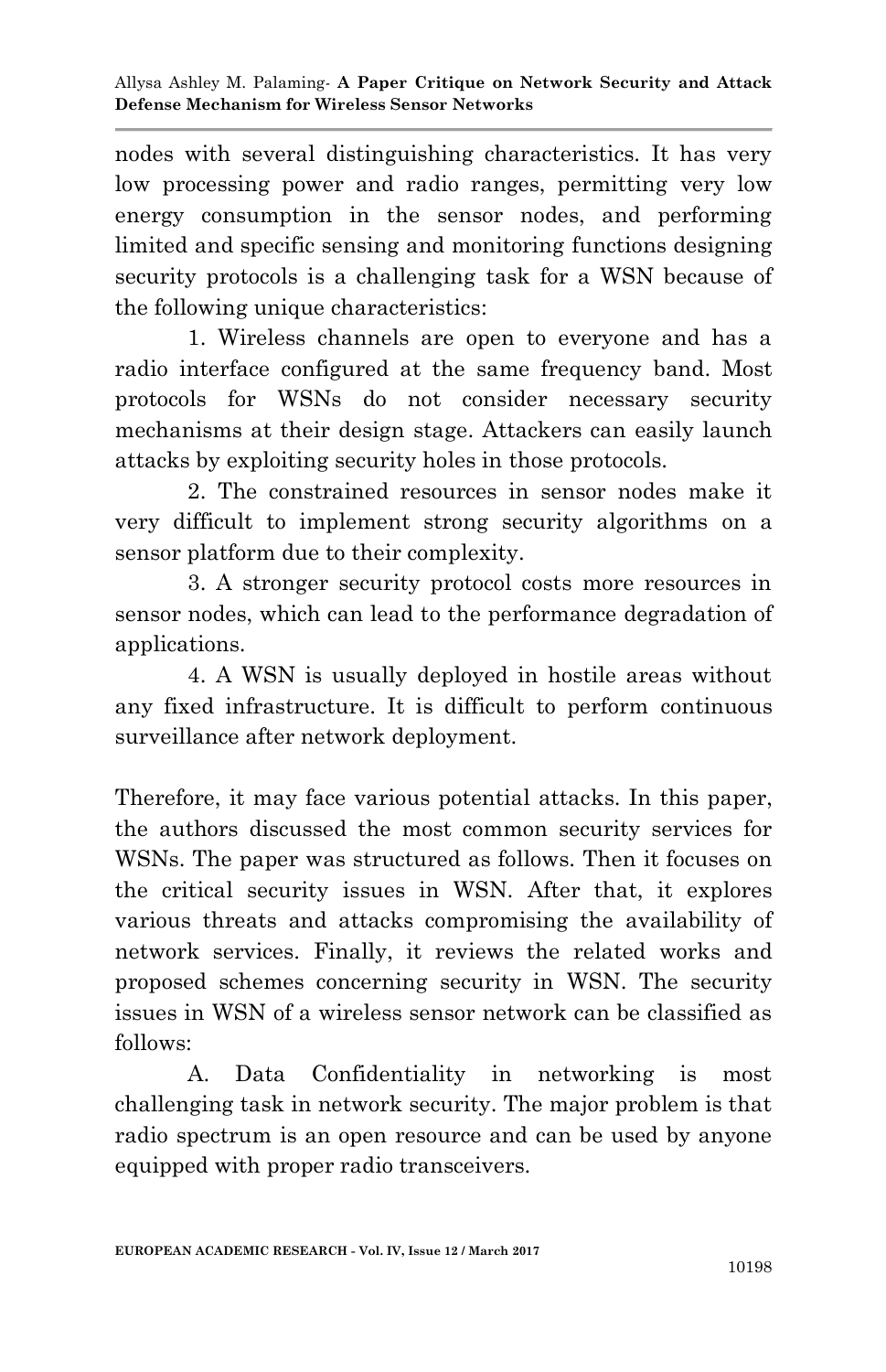Allysa Ashley M. Palaming*-* **A Paper Critique on Network Security and Attack Defense Mechanism for Wireless Sensor Networks**

B. Data Authenticity is an assurance of the identities of communicating nodes. WSN communicates sensitive data to help in many important decisions making. Thus, it is very important for every node to know that a received packet comes from a real sender.

C. Data Integrity is to ensure that information is not changed in transit, either due to malicious intent or by accident. Thus, integrity is an assurance that packets are not modified in transmission. This is a basic requirement for communications because the receiver needs to know exactly what the sender wants her to know.

D. Data Freshness all information describes a temporary status of an object and thus is valid in only a limited time interval. Therefore, when a node receives a packet, it needs to be assured that the packet is fresh. Otherwise, the packet is useless because the information conveyed in it is invalid. Packet replaying is a major threat to the freshness requirement in network communications.

E. Availability is an assurance of the ability to provide expected services as they are designed in advance. It is a very comprehensive concept in the sense that it is related to almost every aspect of a network. The standard approach for keeping confidentiality is through the use of selective forwarding, multipath routing, etc. It was also explained the security threats and attacks in WSN:

A. Security Threats a threat is a circumstance or event with the potential to adversely impact a system through a security breach and the probability that an attacker will exploit a particular vulnerability, causing harm to a system asset is known as risk. There can be many potential threats to WSNs; the categories of the threats could be (a) passive information gathering, (b) subversion of node or insertion of a false node, (c) node malfunction, (d) node outage, (e) message corruption, (f) denial of service, or (g) traffic analysis.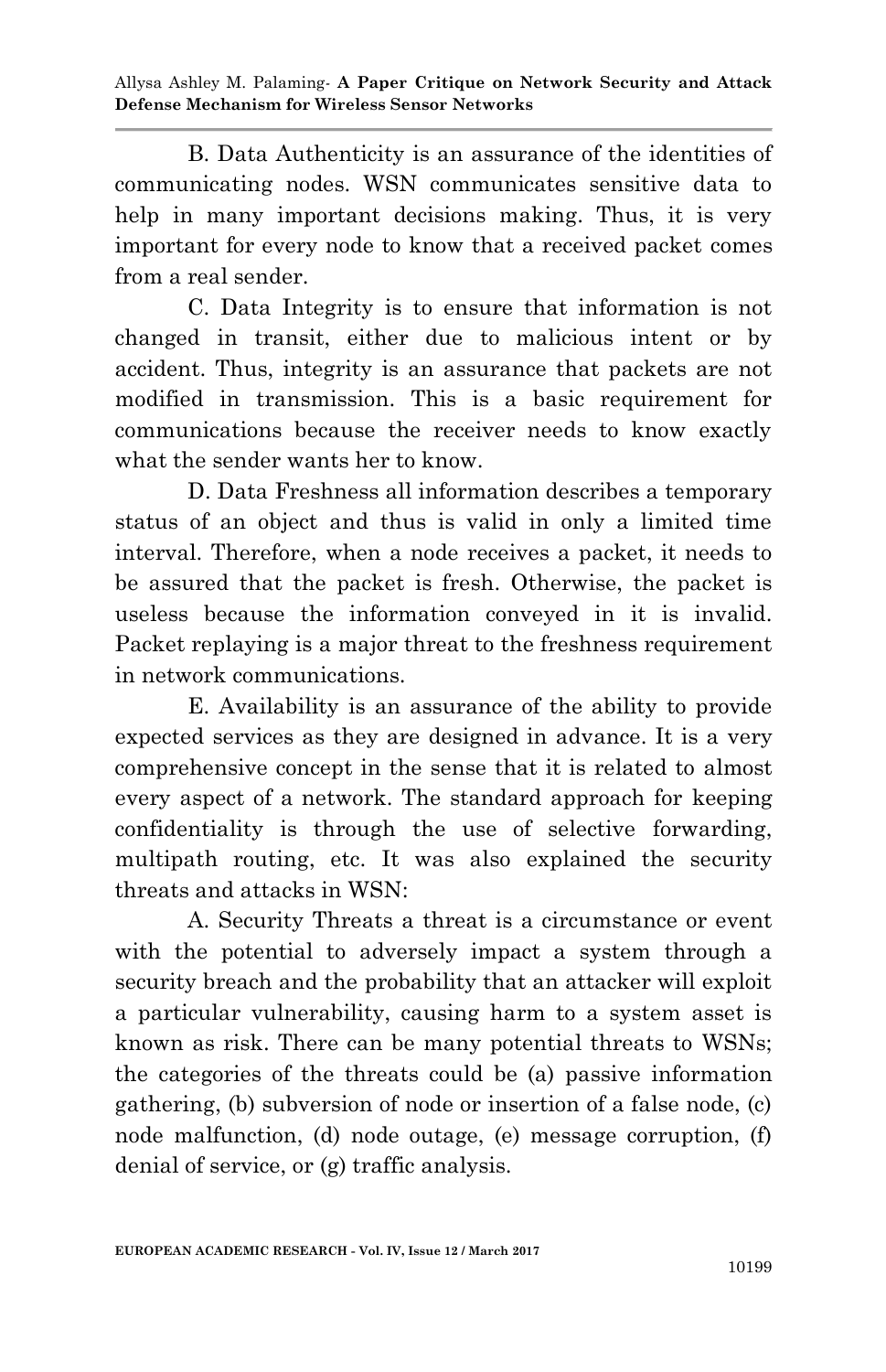According to Karlof, threats in wireless sensor network can be classified into the following categories:

1. External versus internal attacks - the external (outsider) attacks is from nodes which do not belong to a WSN. An external attacker has no access to most cryptographic materials in sensor network.

2. Passive versus active attacks - passive attacks are in the nature of eavesdropping on, or monitoring of packets exchanged within a WSN. The active attacks involve some modifications of the data steam or the creation of a false stream in a WSN.

3. Mote-class versus laptop-class attacks - in moteclass (sensorclass) attacks, an adversary attacks a WSN by using a few nodes with similar capabilities as that of network nodes. In laptop-class attacks, an adversary can use more powerful devices like laptop, etc. and can do much more harm to a network than a malicious sensor node.

B. Attacks - wireless networks are more vulnerable to security attacks than wired networks, due to the broadcast nature of the transmission medium. These attacks are normally due to one or more vulnerabilities at the various layers in the network.

Attackers, intruders or the adversaries are the originator of an attack. The weakness in a system security design, implementation, configuration or limitations that could be exploited by attackers is known as vulnerability or flaw.

Interruption is an attack on the availability of the network, for example physical capturing of the nodes, message corruption, insertion of malicious code etc. Interception is an attack on confidentiality.

Modification means an unauthorized party not only accesses the data but tampers it, for example by modifying the data packets being transmitted or causing a denial of service attack such as flooding the network with bogus data.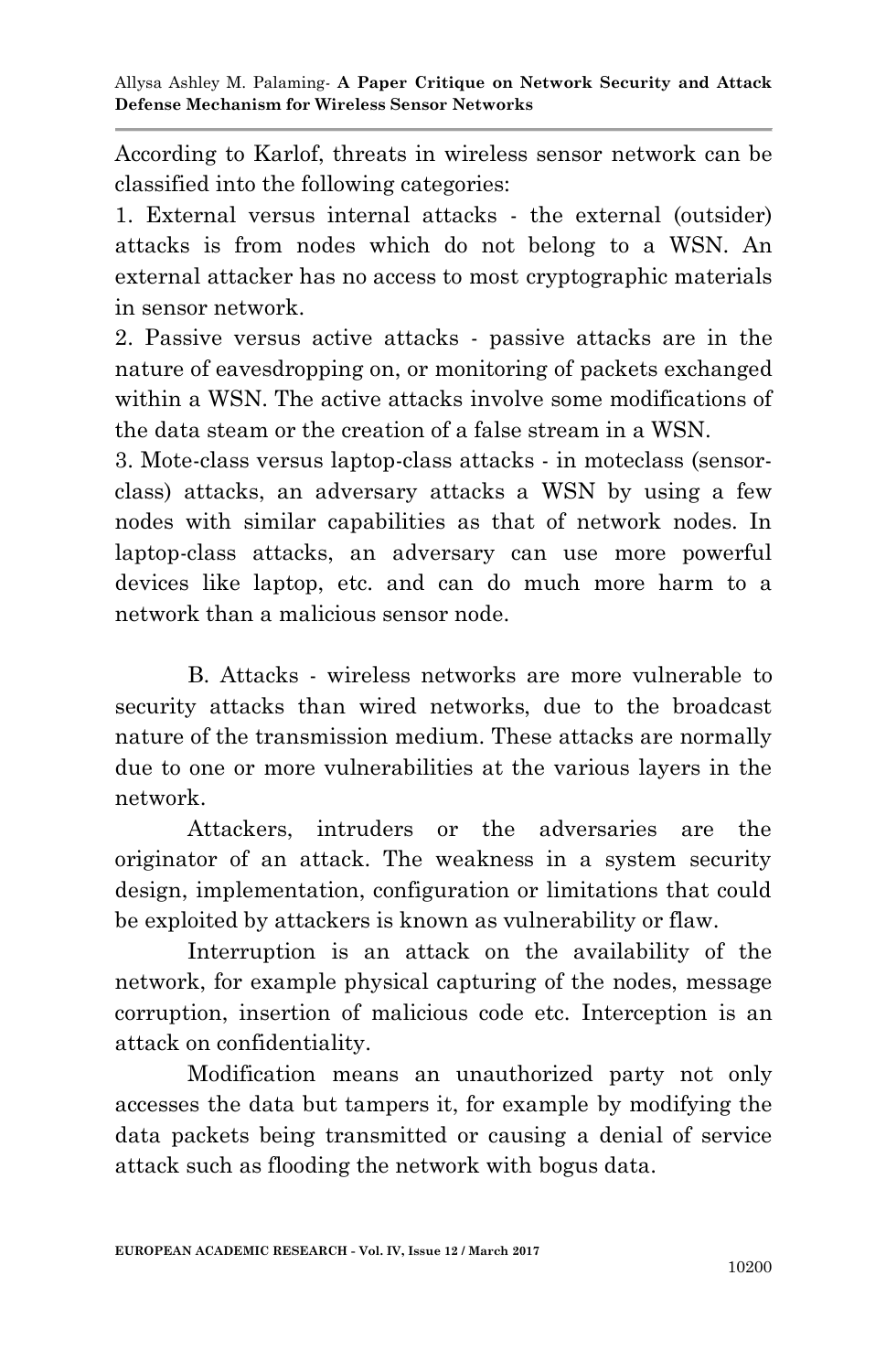Allysa Ashley M. Palaming*-* **A Paper Critique on Network Security and Attack Defense Mechanism for Wireless Sensor Networks**

Fabrication is an attack on authentication. In fabrication, an adversary injects false data and compromises the trustworthiness of the information relayed. Some of the critical attacks are categorized as follows:

1. Denial of Service (DoS) - is produced by the unintentional failure of nodes or malicious action. This attack is a pervasive threat to most networks.

2. Sybil - attack is defined as a malicious device illegitimately taking on multiple identities. In Sybil attack, an adversary can appear to be in multiple places at the same time. Sybil attack tries to degrade the integrity of data, security and resource utilization that the distributed algorithm attempts to achieve.

3. Sinkhole (Blackhole) - in sinkhole attacks, a malicious node acts as a blackhole to attract all the traffic in the sensor network through a compromised node creating a metaphorical sinkhole with the adversary at the center. The main reason for the sensor networks susceptible to sinkhole attacks is due to their specialized communication pattern.

4. Hello flood - uses HELLO packets as a weapon to convince the sensors in WSN. In this type of attack an attacker with a high radio transmission range (termed as a laptop-class attacker) and processing power sends HELLO packets to a number of sensor nodes which are dispersed in a large area within a WSN. In a HELLO flood attack, every node thinks that the attacker is within one-hop radio communication range.

5. Wormhole - attack is a critical attack in which the attacker records the packets (or bits) at one location in the network and tunnels those to another location. In the wormhole attack, an adversary (malicious nodes) eavesdrop the packet and can tunnel messages received in one part of the network over a low latency link and retransmit them in a different part.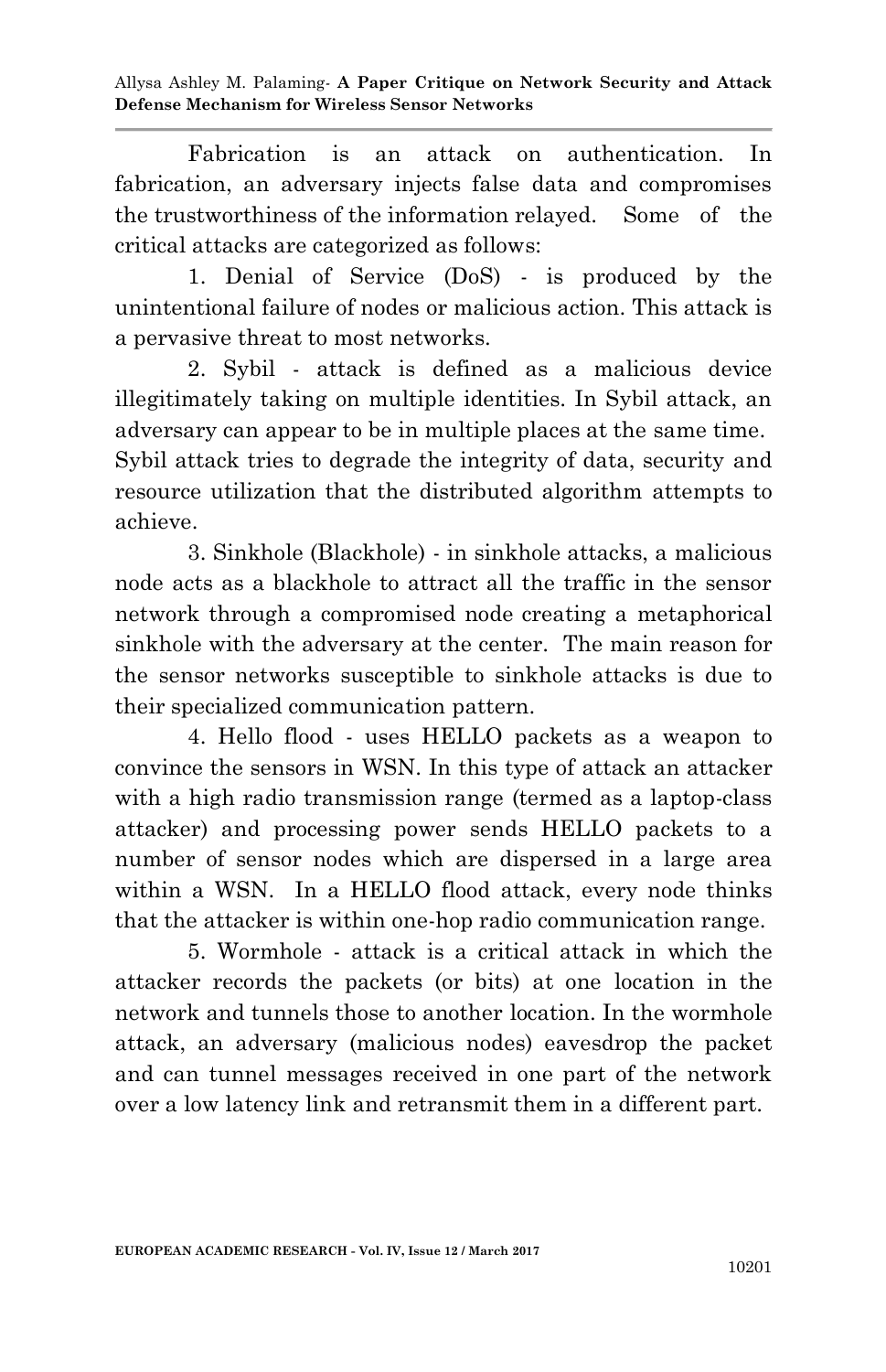There are also related works and security solution in WSN as reviewed by the authors some of the popular security solutions and combat some of the threats to the sensor networks are:

A. Security protocols for sensor networks (SPIN) was proposed by Adrian Perrig in which security building blocks optimized for resource constrained environments and wireless communication. SPINs has two secure building blocks: (a) sensor network encryption protocol (SNEP) and (b) μTESLA.

SNEP provides data confidentiality, two-party data authentication, and data freshness. μTESLA provides authenticated broadcast for severely resource-constrained environments. SNEP uses encryption to achieve confidentiality and message authentication code (MAC) to achieve two-party authentication and data integrity. μTesla is a new protocol which provides authenticated broadcast for severely resourceconstrained environments.

In a broadcast medium such as sensor network, asymmetric digital signatures are impractical for the authentication, as they require long signatures with high communication overhead. μTESLA solves the following inadequacies of TESLA in sensor networks:

1. TESLA authenticates the initial packet with a digital signature, which is too expensive for our sensor nodes. μTESLA uses only symmetric mechanisms.

2. Disclosing a key in each packet requires too much energy for sending and receiving. μTESLA discloses the key once per epoch.

3. It is expensive to store a one-way key chain in a sensor node. μTESLA restricts the number of authenticated senders.

B. TINYSEC - TinySec is link layer security architecture for wireless network, which was designed by Karlof. It provides similar services as of SNEP, including authentication, message integrity, confidentiality and replay protection. TinySec provides the basic security properties of message authentication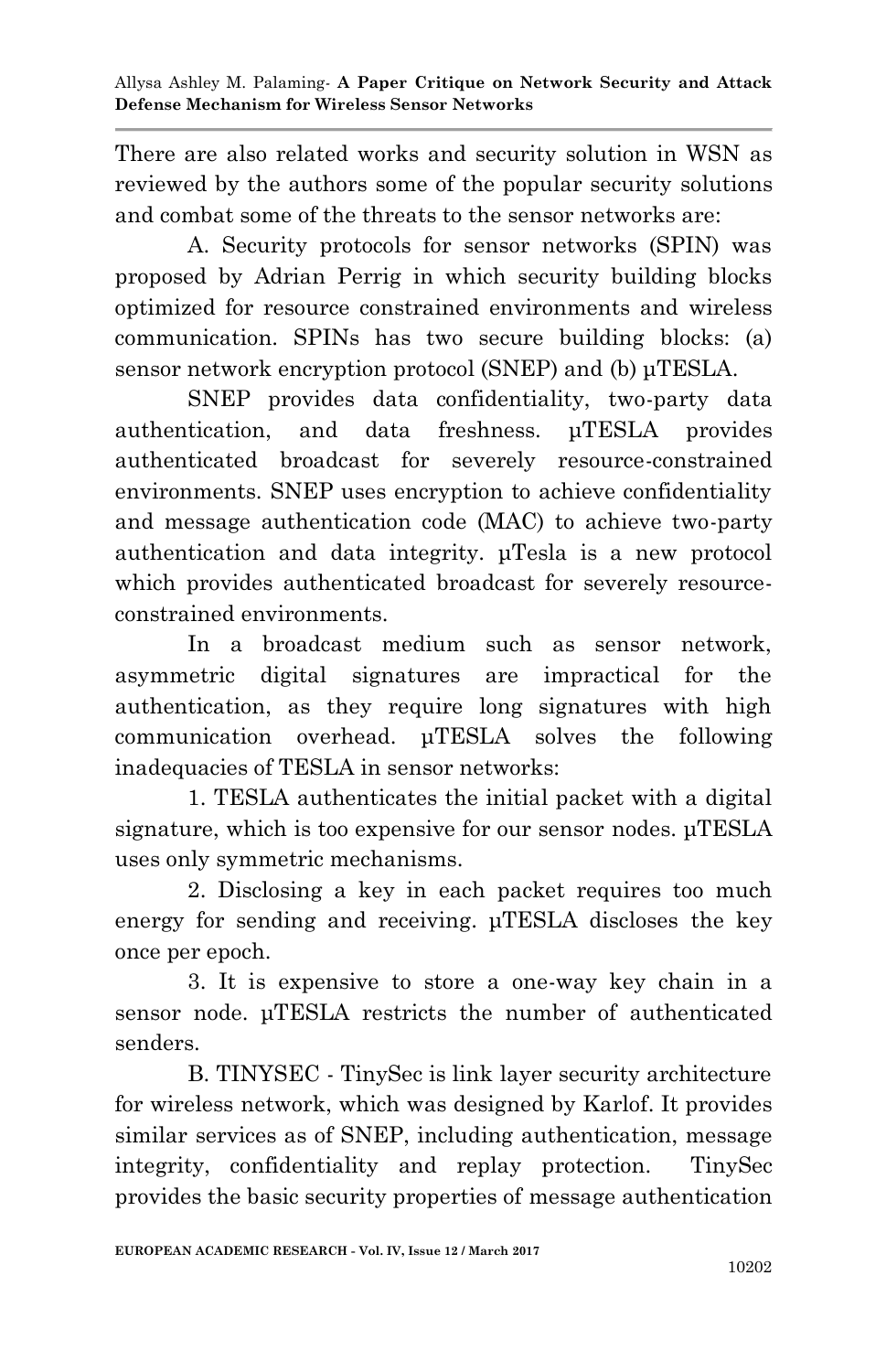and integrity using MAC, message confidentiality through encryption, semantic security through an Initialization Vector and replay protection. TinySec supports two different security options: authenticated encryption (TinySec- AE) and authentication only (TinySec-Auth).

C. LEAP – a localized encryption and authentication protocol (LEAP) Protocol is a key management protocol for sensor networks. It is designed to support in-network processing and secure communications in sensor networks. LEAP provides the basic security services such as confidentiality and authentication. LEAP supports the establishment of four types of keys for each sensor node – an individual key shared with the base station, a pairwise key shared with another sensor node, a cluster key shared with multiple neighboring nodes, and a group key that is shared by all the nodes in the network. LEAP includes an efficient protocol for inter-node local broadcast authentication based on the use of one-way key chains. Key sharing approach of LEAP supports source authentication without precluding in-network processing and passive participation. It restricts the security impact of a node compromise to the immediate network neighborhood of the compromised node.

# **V. RECAPITULATION AND CONCLUSION**

Security is becoming a major concern for energy constrained wireless sensor network because of the broad security-critical applications of WSNs. Thus, security in WSNs has attracted a lot of attention in the recent years. The salient features of WSNs make it very challenging to design strong security protocols while still maintaining low overheads. In this paper, we have introduced some security issues, threats, and attacks in WSNs and some of the solutions. Network security for WSNs is still a very fruitful research direction to be further explored.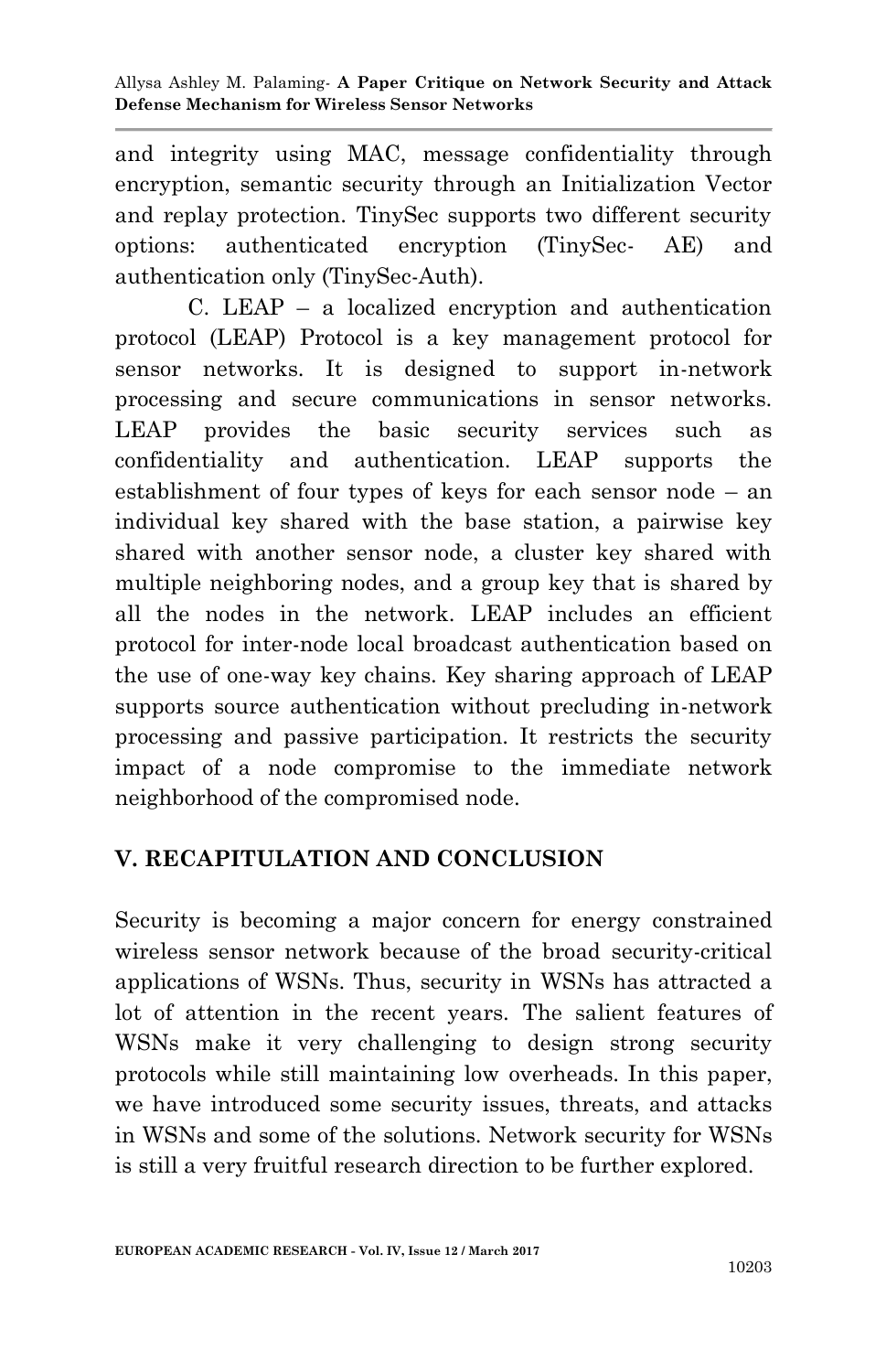## **VI. REFERENCES**

1. Jun Zheng and Abbas Jamalipour, "Wireless Sensor Networks: A Networking Perspective", a book published by A John & Sons, Inc, and IEEEE, 2009.

2. Shio Kumar Singh, M.P. Singh, and D.K. Singh, "A survey of Energy-Efficient Hierarchical Cluster-based Routing in Wireless Sensor Networks", International Journal of Advanced Networking and Application (IJANA), Sept.–Oct. 2010, vol. 02, issue 02, pp. 570–580.

3. Shio Kumar Singh, M.P. Singh, and D.K. Singh, "Energyefficient Homogeneous Clustering Algorithm for Wireless Sensor Network", International Journal of Wireless & Mobile Networks

(IJWMN), Aug. 2010, vol. 2, no. 3, pp. 49-61.

4. Shio Kumar Singh, M.P. Singh, and D.K. Singh, "Applications, Classifications, and Selections of Routing Protocols for Wireless Sensor Networks" International Journal of Advanced Engineering Sciences and Technologies (IJAEST), November 2010, vol. 1, issue no. 2, pp. 85-95.

5. Shio Kumar Singh, M.P. Singh, and D.K. Singh, "Routing Protocols in Wireless Sensor Networks – A Survey" International Journal of Computer Science and Engineering Survey (IJCSES), November 2011, Vol. 1, issue no. 2, pp. 63-83. 6. Shio Kumar Singh, M.P. Singh, and D.K. Singh, "Performance Evaluation and Comparison of Energy-efficient Routing Protocols for Wireless Sensor Network", Global Journal of Computer Application and Technology (GJCAT), Jan. 2011,

vol. 1, no. 1, pp. 57-65.

7. Shio Kumar Singh, M.P. Singh, and D.K. Singh, "Energy Efficient Transmission Error Recovery for Wireless Sensor Network", International Journal of Grid and Distributed Computing (IJGDC), December 2010, vol. 3, no. 4, pp. 89-104.

8. E. Yoneki and J. Bacon, "A survey of Wireless Sensor Network technologies: research trends and middleware's role",